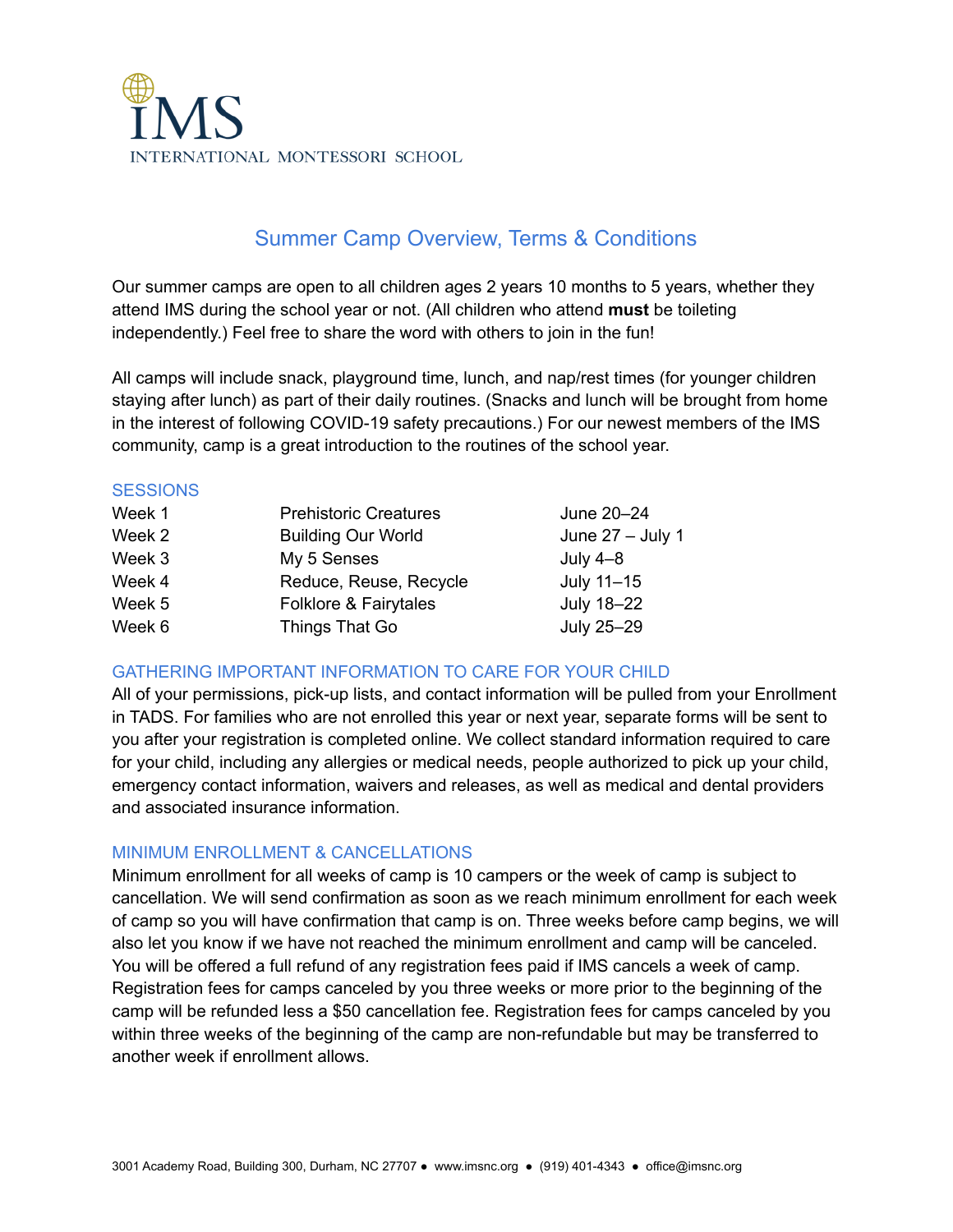

#### RATES

Early Drop Off (7:45 - 8:30) \$30 per week Half Day (8:30AM - 12:30PM) \$225 per week Regular Day (8:30AM - 3:00PM) \$295 per week Extended Day (3:00PM - 5:30PM) \$95 per week

## INVOICES AND PAYMENT DUE DATES

For families enrolled at IMS, charges will be invoiced through TADS. Registration is payable either through TADS or by dropping a check off at the main office. Families who are not enrolled will be billed directly through our Business Office and fees are payable by credit card or by mailing a check to IMS.

# COVID-19 SAFETY PRECAUTIONS

To ensure the safety of our campers and staff, we are implementing the following precautions:

• Only campers and staff members will be able to enter the gates of building 300 (including the gate of the toddler playground) while camp is in session.

• All those in the building will continue to practice frequent handwashing, including washing hands when entering, before eating, after using the restroom, and when returning from outside.

• Campers will have individual, designated areas within the classroom to store their belongings and to enjoy camp activities.

• Physical distancing will be maintained as much as possible given the age groups at camp. Two campers will be allowed to interact in close contact together (e.g. to do a puzzle or build something) if they are both wearing masks. However, counselors will do their best to support physical distancing and will do so in a positive way.

• All campers in the primary program will be required to wear a mask throughout the day except when eating or when they are outside and physically distanced at more than 6 feet and can take a "mask break." Counselors will structure the mask breaks for safety.

• All staff members will wear masks.

• High-touch surfaces will be disinfected at regular times during the day, and the nonporous surfaces of individual areas will be cleaned and sanitized at the end of the day. Materials used by multiple children will be sanitized as appropriate between uses.

• There will be no food preparation or shared food during camp.

• For everyone's safety, parents are asked to share any symptoms of illness with the office as soon as they are aware of these symptoms. IMS will work with the Durham health department to take appropriate steps should there be a question of any potential case of